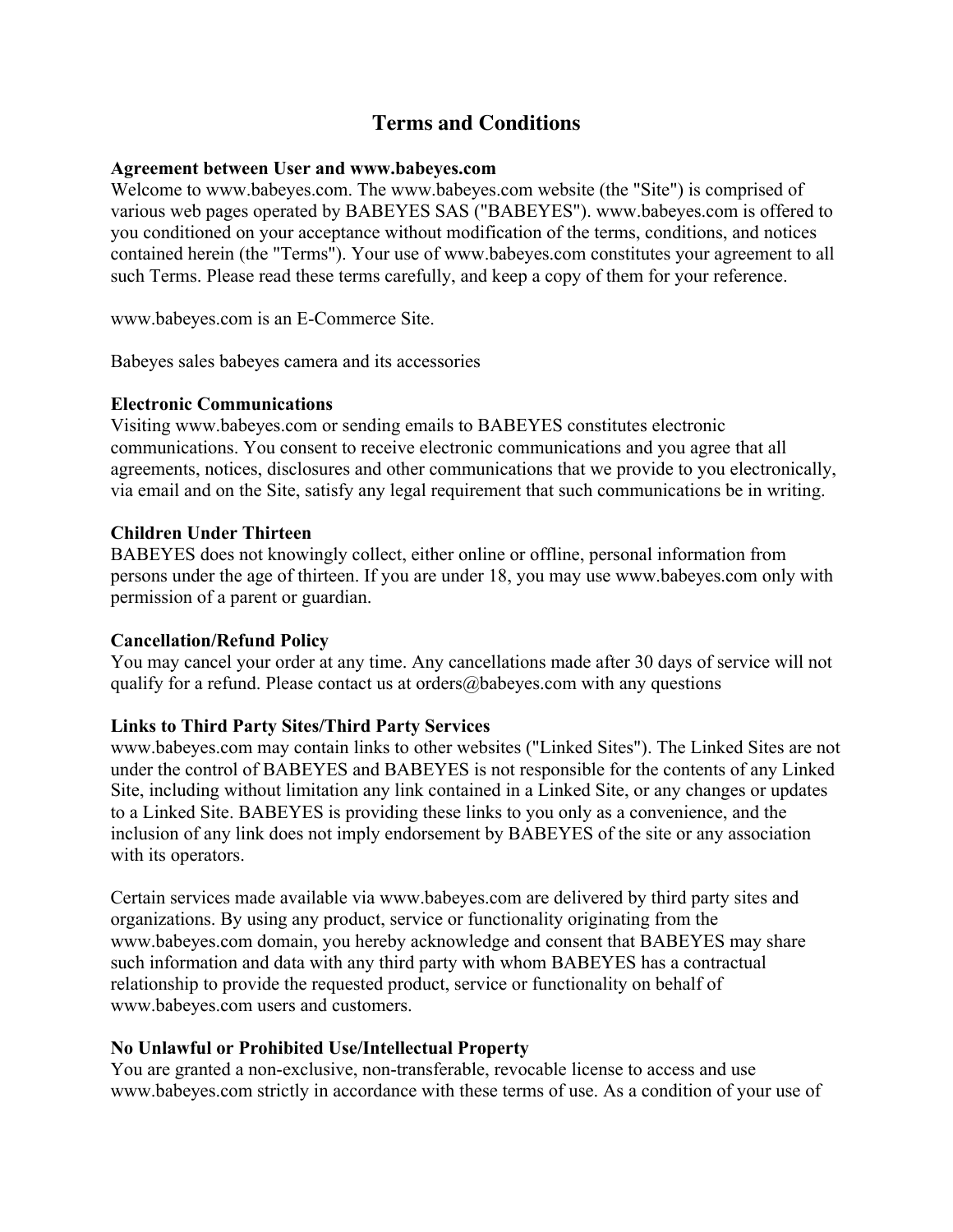the Site, you warrant to BABEYES that you will not use the Site for any purpose that is unlawful or prohibited by these Terms. You may not use the Site in any manner which could damage, disable, overburden, or impair the Site or interfere with any other party's use and enjoyment of the Site. You may not obtain or attempt to obtain any materials or information through any means not intentionally made available or provided for through the Site.

All content included as part of the Service, such as text, graphics, logos, images, as well as the compilation thereof, and any software used on the Site, is the property of BABEYES or its suppliers and protected by copyright and other laws that protect intellectual property and proprietary rights. You agree to observe and abide by all copyright and other proprietary notices, legends or other restrictions contained in any such content and will not make any changes thereto.

You will not modify, publish, transmit, reverse engineer, participate in the transfer or sale, create derivative works, or in any way exploit any of the content, in whole or in part, found on the Site. BABEYES content is not for resale. Your use of the Site does not entitle you to make any unauthorized use of any protected content, and in particular you will not delete or alter any proprietary rights or attribution notices in any content. You will use protected content solely for your personal use, and will make no other use of the content without the express written permission of BABEYES and the copyright owner. You agree that you do not acquire any ownership rights in any protected content. We do not grant you any licenses, express or implied, to the intellectual property of BABEYES or our licensors except as expressly authorized by these Terms.

### **International Users**

The Service is controlled, operated and administered by BABEYES from our offices within France. If you access the Service from a location outside France, you are responsible for compliance with all local laws. You agree that you will not use the BABEYES Content accessed through www.babeyes.com in any country or in any manner prohibited by any applicable laws, restrictions or regulations.

## **Indemnification**

You agree to indemnify, defend and hold harmless BABEYES, its officers, directors, employees, agents and third parties, for any losses, costs, liabilities and expenses (including reasonable attorney's fees) relating to or arising out of your use of or inability to use the Site or services, any user postings made by you, your violation of any terms of this Agreement or your violation of any rights of a third party, or your violation of any applicable laws, rules or regulations. BABEYES reserves the right, at its own cost, to assume the exclusive defense and control of any matter otherwise subject to indemnification by you, in which event you will fully cooperate with BABEYES in asserting any available defenses.

## **Arbitration**

In the event the parties are not able to resolve any dispute between them arising out of or concerning these Terms and Conditions, or any provisions hereof, whether in contract, tort, or otherwise at law or in equity for damages or any other relief, then such dispute shall be resolved only by final and binding arbitration pursuant to the European Union Law and Consumer Arbitration conducted by a single neutral arbitrator and administered by La Chambre Arbitrale Internationale de Paris, or a similar arbitration service selected by the parties, in a location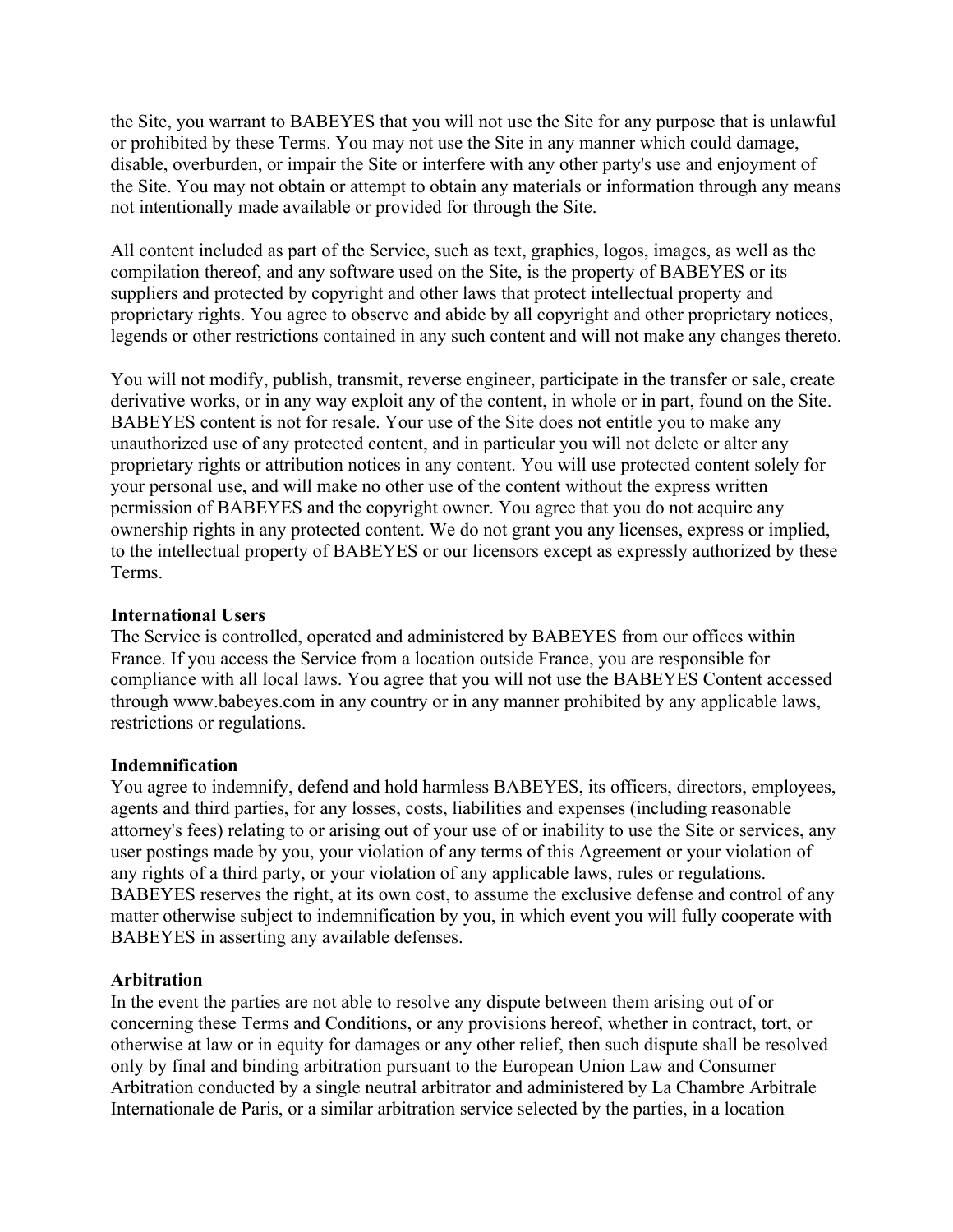mutually agreed upon by the parties. The arbitrator's award shall be final, and judgment may be entered upon it in any court having jurisdiction. In the event that any legal or equitable action, proceeding or arbitration arises out of or concerns these Terms and Conditions, the prevailing party shall be entitled to recover its costs and reasonable attorney's fees. The parties agree to arbitrate all disputes and claims in regards to these Terms and Conditions or any disputes arising as a result of these Terms and Conditions, whether directly or indirectly, including Tort claims that are a result of these Terms and Conditions. The parties agree that the the European Union Law and Consumer Arbitration governs the interpretation and enforcement of this provision. The entire dispute, including the scope and enforceability of this arbitration provision shall be determined by the Arbitrator. This arbitration provision shall survive the termination of these Terms and Conditions.

## **Class Action Waiver**

Any arbitration under these Terms and Conditions will take place on an individual basis; class arbitrations and class/representative/collective actions are not permitted. THE PARTIES AGREE THAT A PARTY MAY BRING CLAIMS AGAINST THE OTHER ONLY IN EACH'S INDIVIDUAL CAPACITY, AND NOT AS A PLAINTIFF OR CLASS MEMBER IN ANY PUTATIVE CLASS, COLLECTIVE AND/ OR REPRESENTATIVE PROCEEDING, SUCH AS IN THE FORM OF A PRIVATE ATTORNEY GENERAL ACTION AGAINST THE OTHER. Further, unless both you and BABEYES agree otherwise, the arbitrator may not consolidate more than one person's claims, and may not otherwise preside over any form of a representative or class proceeding.

## **Liability Disclaimer**

THE INFORMATION, SOFTWARE, PRODUCTS, AND SERVICES INCLUDED IN OR AVAILABLE THROUGH THE SITE MAY INCLUDE INACCURACIES OR TYPOGRAPHICAL ERRORS. CHANGES ARE PERIODICALLY ADDED TO THE INFORMATION HEREIN. BABEYES SAS AND/OR ITS SUPPLIERS MAY MAKE IMPROVEMENTS AND/OR CHANGES IN THE SITE AT ANY TIME.

BABEYES SAS AND/OR ITS SUPPLIERS MAKE NO REPRESENTATIONS ABOUT THE SUITABILITY, RELIABILITY, AVAILABILITY, TIMELINESS, AND ACCURACY OF THE INFORMATION, SOFTWARE, PRODUCTS, SERVICES AND RELATED GRAPHICS CONTAINED ON THE SITE FOR ANY PURPOSE. TO THE MAXIMUM EXTENT PERMITTED BY APPLICABLE LAW, ALL SUCH INFORMATION, SOFTWARE, PRODUCTS, SERVICES AND RELATED GRAPHICS ARE PROVIDED "AS IS" WITHOUT WARRANTY OR CONDITION OF ANY KIND. BABEYES SAS AND/OR ITS SUPPLIERS HEREBY DISCLAIM ALL WARRANTIES AND CONDITIONS WITH REGARD TO THIS INFORMATION, SOFTWARE, PRODUCTS, SERVICES AND RELATED GRAPHICS, INCLUDING ALL IMPLIED WARRANTIES OR CONDITIONS OF MERCHANTABILITY, FITNESS FOR A PARTICULAR PURPOSE, TITLE AND NON-INFRINGEMENT.

TO THE MAXIMUM EXTENT PERMITTED BY APPLICABLE LAW, IN NO EVENT SHALL BABEYES SAS AND/OR ITS SUPPLIERS BE LIABLE FOR ANY DIRECT, INDIRECT, PUNITIVE, INCIDENTAL, SPECIAL, CONSEQUENTIAL DAMAGES OR ANY DAMAGES WHATSOEVER INCLUDING, WITHOUT LIMITATION, DAMAGES FOR LOSS OF USE, DATA OR PROFITS, ARISING OUT OF OR IN ANY WAY CONNECTED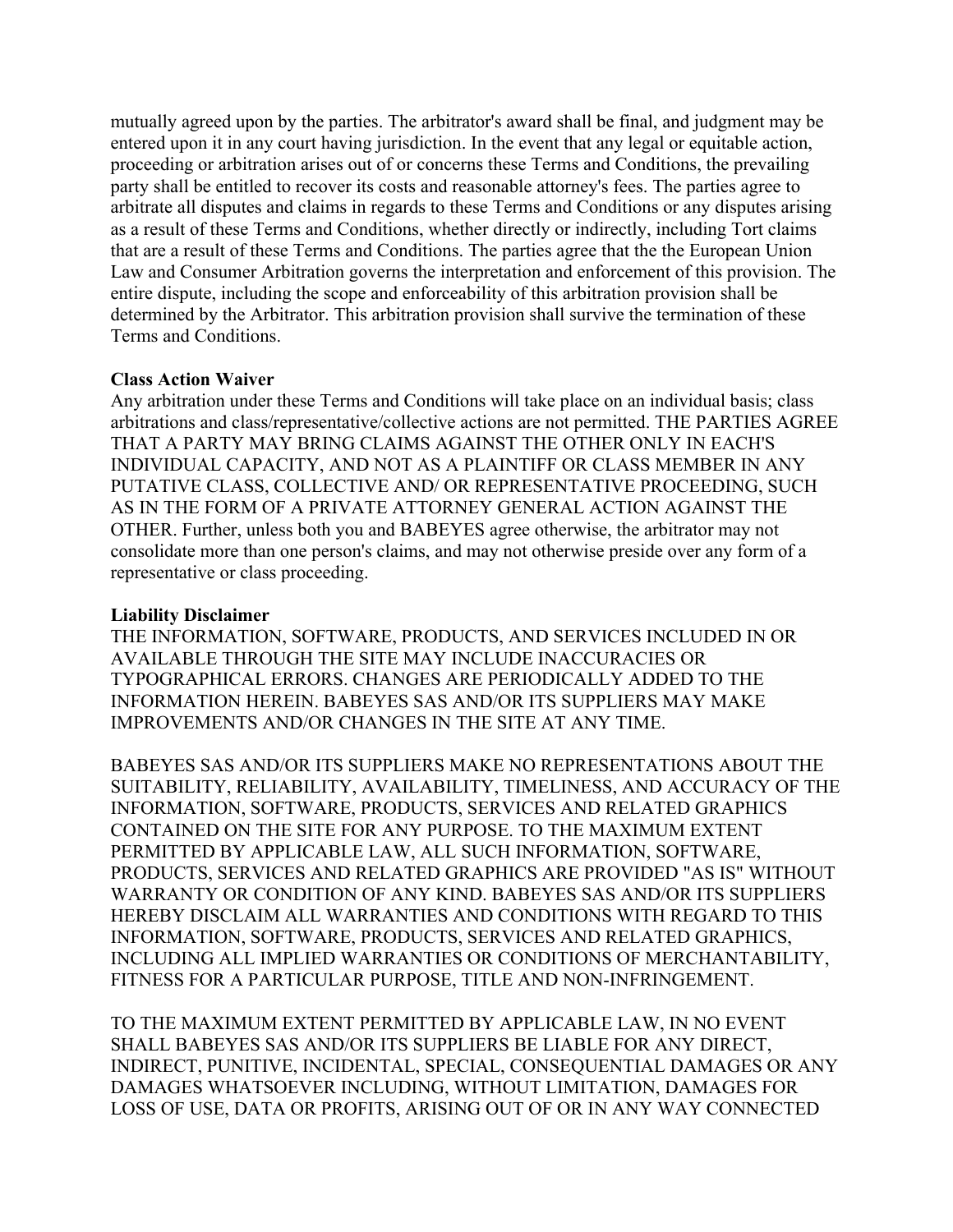WITH THE USE OR PERFORMANCE OF THE SITE, WITH THE DELAY OR INABILITY TO USE THE SITE OR RELATED SERVICES, THE PROVISION OF OR FAILURE TO PROVIDE SERVICES, OR FOR ANY INFORMATION, SOFTWARE, PRODUCTS, SERVICES AND RELATED GRAPHICS OBTAINED THROUGH THE SITE, OR OTHERWISE ARISING OUT OF THE USE OF THE SITE, WHETHER BASED ON CONTRACT, TORT, NEGLIGENCE, STRICT LIABILITY OR OTHERWISE, EVEN IF BABEYES SAS OR ANY OF ITS SUPPLIERS HAS BEEN ADVISED OF THE POSSIBILITY OF DAMAGES. BECAUSE SOME STATES/JURISDICTIONS DO NOT ALLOW THE EXCLUSION OR LIMITATION OF LIABILITY FOR CONSEQUENTIAL OR INCIDENTAL DAMAGES, THE ABOVE LIMITATION MAY NOT APPLY TO YOU. IF YOU ARE DISSATISFIED WITH ANY PORTION OF THE SITE, OR WITH ANY OF THESE TERMS OF USE, YOUR SOLE AND EXCLUSIVE REMEDY IS TO DISCONTINUE USING THE SITE.

### **Termination/Access Restriction**

BABEYES reserves the right, in its sole discretion, to terminate your access to the Site and the related services or any portion thereof at any time, without notice. To the maximum extent permitted by law, this agreement is governed by the laws of France, and you hereby consent to the exclusive jurisdiction and venue of courts in Grasse, France in all disputes arising out of or relating to the use of the Site. Use of the Site is unauthorized in any jurisdiction that does not give effect to all provisions of these Terms, including, without limitation, this section.

You agree that no joint venture, partnership, employment, or agency relationship exists between you and BABEYES as a result of this agreement or use of the Site. BABEYES's performance of this agreement is subject to existing laws and legal process, and nothing contained in this agreement is in derogation of BABEYES's right to comply with governmental, court and law enforcement requests or requirements relating to your use of the Site or information provided to or gathered by BABEYES with respect to such use. If any part of this agreement is determined to be invalid or unenforceable pursuant to applicable law including, but not limited to, the warranty disclaimers and liability limitations set forth above, then the invalid or unenforceable provision will be deemed superseded by a valid, enforceable provision that most closely matches the intent of the original provision and the remainder of the agreement shall continue in effect.

Unless otherwise specified herein, this agreement constitutes the entire agreement between the user and BABEYES with respect to the Site and it supersedes all prior or contemporaneous communications and proposals, whether electronic, oral or written, between the user and BABEYES with respect to the Site. A printed version of this agreement and of any notice given in electronic form shall be admissible in judicial or administrative proceedings based upon or relating to this agreement to the same extent and subject to the same conditions as other business documents and records originally generated and maintained in printed form. It is the express wish to the parties that this agreement and all related documents be written in English.

#### **Changes to Terms**

BABEYES reserves the right, in its sole discretion, to change the Terms under which www.babeyes.com is offered. The most current version of the Terms will supersede all previous versions. BABEYES encourages you to periodically review the Terms to stay informed of our updates.